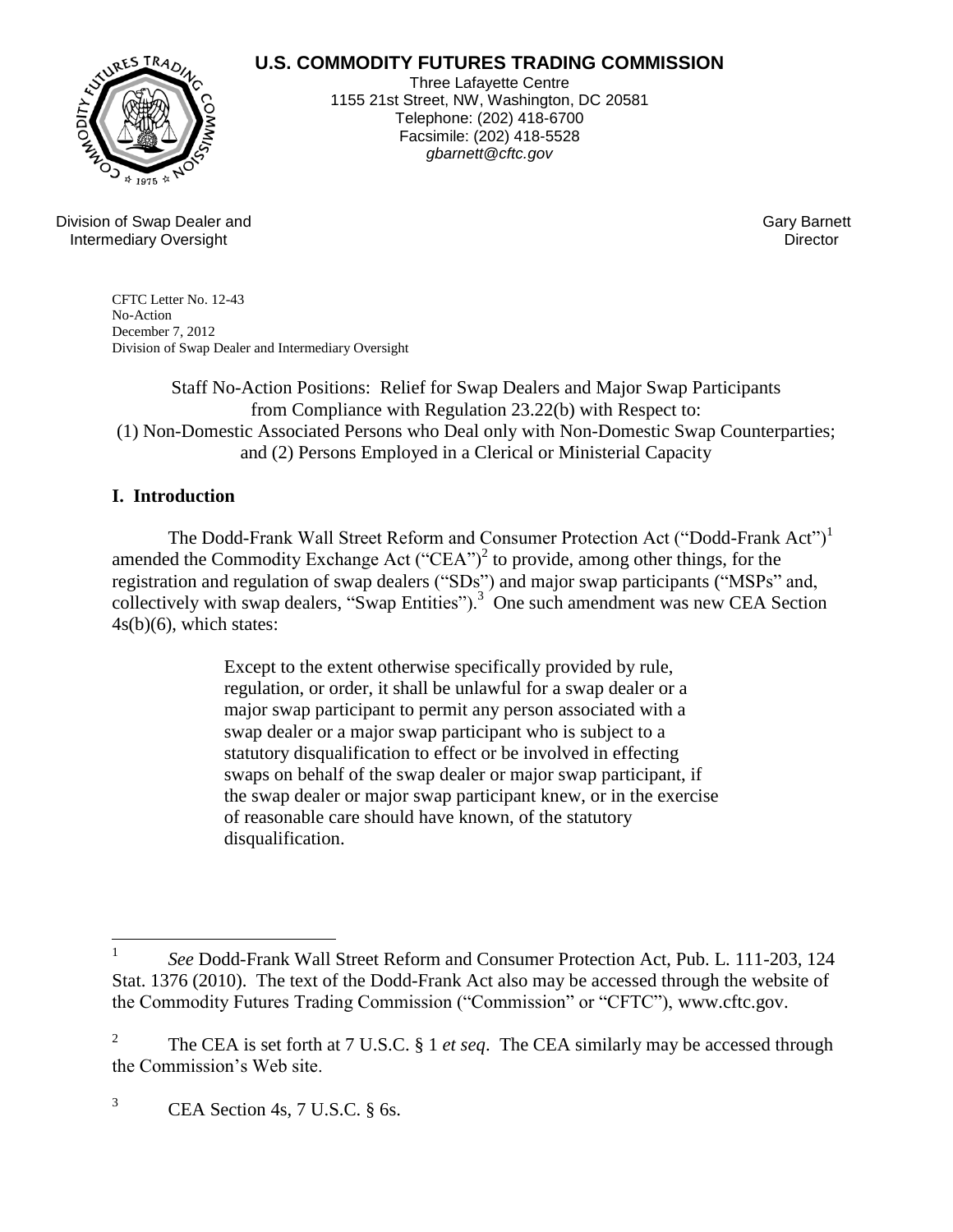A related amendment that the Dodd-Frank Act made was to add a definition of "associated person of a swap dealer or major swap participant" in new CEA Section 1a(4), to provide as follows:

> (A) In general. The term "associated person of a swap dealer or major swap participant" means a person who is associated with a swap dealer or major swap participant as a partner, officer, employee, or agent (or any person occupying a similar status or performing similar functions), in any capacity that involves—

- (i) the solicitation or acceptance of swaps; or
- (ii) the supervision of any person or persons so engaged.

(B) Exclusion. Other than for purposes of [CEA] section 4s(b)(6), the term "associated person of a swap dealer or major swap participant" does not include any person associated with a swap dealer or major swap participant the functions of which are solely clerical or ministerial.

Pursuant to CEA Section 4s, the Commission has adopted a comprehensive framework for the registration of Swap Entities.<sup>4</sup> The Dodd-Frank Act did not, however, direct the Commission to adopt regulations that provide for the registration of associated persons ("APs") of Swap Entities, and, thus, the Commission has not done so. 5

Regulation 23.21 provides that a Swap Entity must register with the Commission in accordance with Part 3 of the CFTC's regulations. Regulation 23.22 concerns the fitness of certain persons associated with a Swap Entity. Paragraph (a) of the regulation provides that for the purpose of Regulation 23.22, the term "person" means "an 'associated person of a swap dealer or major swap participant' as defined in section 1a(4) of the [CEA] and  $\frac{8}{3}$  1.3(aa)(6)." Paragraph (b) of the regulation provides that:

> No swap dealer or major swap participant may permit a person who is subject to a statutory disqualification under section 8a(2) or 8a(3) of the [CEA] to effect or be involved in effecting swaps on behalf of the swap dealer or major swap participant, if the swap dealer or major swap participant knows, or in the exercise of reasonable care should know, of the statutory disqualification ["Prohibition"] . . . .

 $\frac{1}{4}$ *See* 77 Fed. Reg. 2613 (Jan. 19, 2012).

 $5$  Regulation 1.3(aa)(6), discussed in section II.B below, defines the term "associated" person" in the context of an SD or an MSP.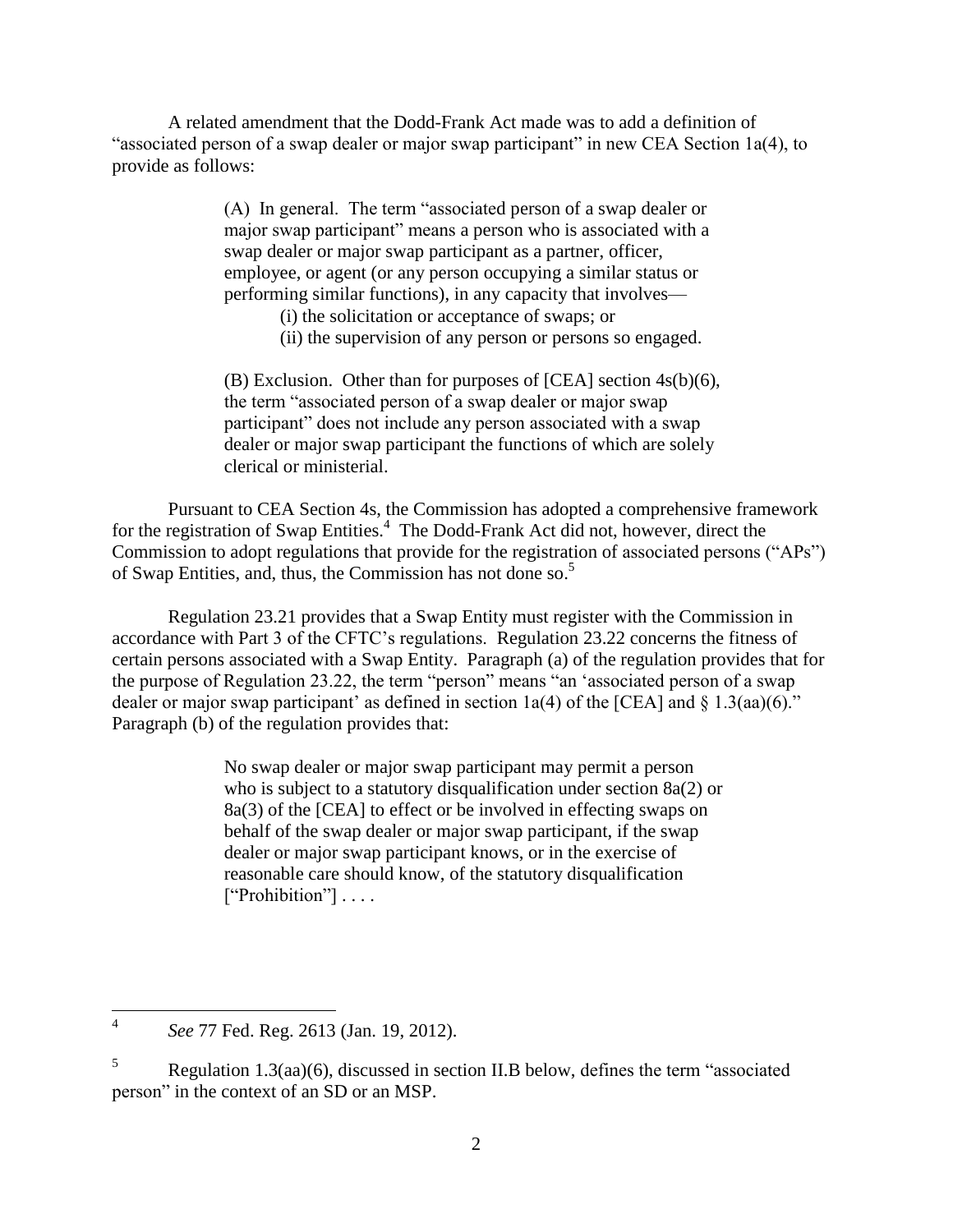The National Futures Association ("NFA")<sup>6</sup> has recommended to the Division of Swap Dealer and Intermediary Oversight ("Division") that relief be issued to Swap Entities from compliance with the Prohibition in the context of: (1) non-domestic APs who deal only with non-domestic swap counterparties; and (2) persons employed in a clerical or ministerial capacity. As is explained below, by this letter the Division is providing such relief.

## **II. Background**

#### **A. Non-Domestic APs who Deal only with Non-Domestic Counterparties of Swap Entities**

Paragraph (b) of Regulation 23.22 provides an exception from the Prohibition with respect to:

> any person listed as a principal or registered as an associated person of a futures commission merchant, retail foreign exchange dealer, introducing broker, commodity pool operator, commodity trading advisor, or leverage transaction merchant, or any person registered as a floor broker or floor trader, notwithstanding that the person is subject to a disqualification from registration under section  $8a(2)$  or  $8a(3)$  of the [CEA].

In adopting this exception, the Commission recognized that without it:

a person could be permitted to direct futures-related activities or solicit futures-related business with members of the retail public – *e.g.,* as, respectively, a principal or associated person of [a futures commission merchant or commodity pool operator] – but that same person would be barred from soliciting, accepting, or otherwise effecting or being involved in effecting swaps transactions with significantly more sophisticated clients as an associated person of [an SD or MSP]. $<sup>7</sup>$ </sup>

While CEA Section 4k and Regulation 3.12 generally require the registration of all APs who are associated with registrants that are not Swap Entities, Regulation 3.12(h)(1)(iv) provides an exception from this requirement for a person who engages in activity as an AP "from a location outside the United States, its territories or possessions, and limits such activities to customers located outside the United States, its territories or possessions."<sup>8</sup> This means, then,

8 72 Fed. Reg. 63976, 63979 (Nov. 14, 2007).

 6 Letter from Thomas W. Sexton, Senior Vice President and General Counsel, NFA, to Gary Barnett, Director of the Division, dated November 12, 2012. NFA is a registered futures association, and the sole association so registered, under CEA Section 17.

<sup>7</sup> 77 Fed. Reg. at 2615.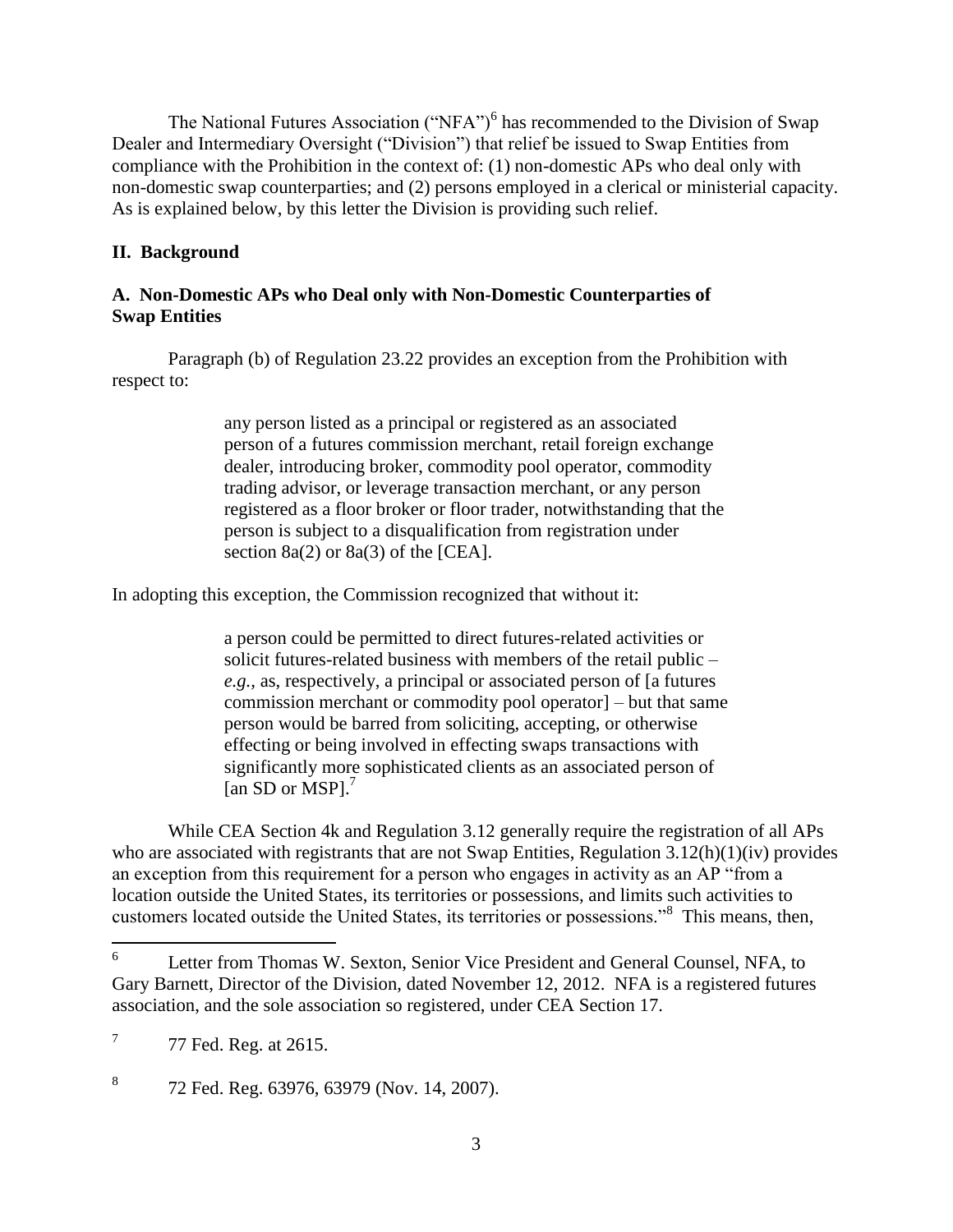that an AP who may be subject to a statutory disqualification under CEA Section 8a(2) or 8a(3) is not prohibited from soliciting or accepting commodity futures or option accounts from customers located outside the United States. In proposing the regulation that resulted in the adoption of this exception, the Commission noted its historical position that –

> Given this agency's limited resources, it is appropriate at this time to focus [the Commission's] customer protection activities upon domestic firms and upon firms soliciting or accepting orders from domestic users of the futures markets and that the protection of foreign customers of firms confining their activities to areas outside this country, its territories, and possessions may best be for local authorities in such areas.<sup>9</sup>

However, because APs of Swap Entities are not subject to a registration requirement, the exception in Regulation  $3.12(h)(1)(iv)$  is inapplicable to the Prohibition. Thus, a Swap Entity would be subject to the Prohibition even with respect to an AP who engages in activity from a location outside the United States, and limits such activity to counterparties located outside the United States.

NFA has recommended that relief from the Prohibition equivalent to that available for all other APs under Regulation 3.12(h)(1)(iv) be available to Swap Entities with respect to their APs. In support of this action, NFA also notes the purpose of the exception from the Prohibition (stated above). The Division believes the recommendation NFA has made is reasonable, because it will align the treatment of each person who comes within the AP definition, regardless of whether such person is subject to a registration requirement.<sup>10</sup>

### **B. Persons Employed by Swap Entities in a Clerical or Ministerial Capacity**

Regulation 1.3(aa)(6) defines the term "associated person" in the context of an SD or MSP as follows:

> (aa) Associated person. This term means any natural person who is associated in any of the following capacities with:

\* \* \*

<sup>—&</sup>lt;br>9 72 Fed. Reg. 15637, 15638 (Apr. 2, 2007) (citing 48 Fed. Reg. 35247, 35261 (Aug. 3, 1983)).

 $10<sup>10</sup>$ See CFTC Letter No. 12-15 (Oct. 11, 2012), where the Division stated that, subject to compliance with certain conditions, it would not recommend that the Commission commence an enforcement action against a Swap Entity for failure to comply with the Prohibition in Regulation 23.22(b) under the conditions set forth therein. This letter is also available at www.cftc.gov.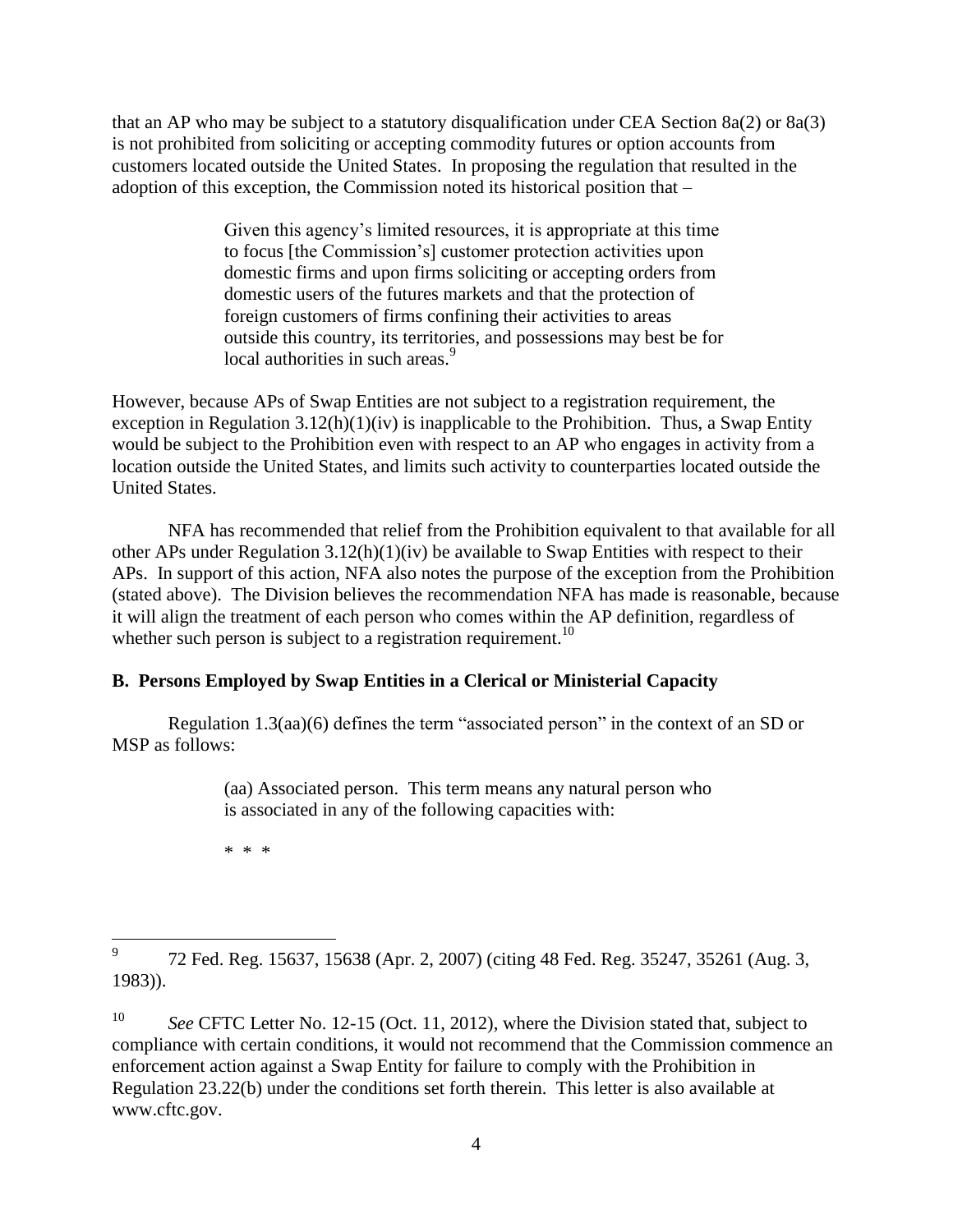(6) A swap dealer or major swap participant as a partner, officer, employee, agent (or any natural person occupying a similar status or performing similar functions), in any capacity that involves: (i) The solicitation or acceptance of swaps (other than in a clerical or ministerial capacity); or (ii) The supervision of any person or persons so engaged.

The exclusion in Regulation 1.3(aa)(6) from the definition of associated person of an SD or MSP for persons who act in a clerical or ministerial capacity is consistent with the definition (and exclusion for clerical or ministerial activity) in the other provisions in Regulation 1.3(aa) that define the term "associated person" in the context of other Commission registrants.<sup>11</sup>

As stated above, Regulation 23.22, by its terms, applies to an AP of an SD or MSP "as defined in section 1a(4) of the [CEA] and § 1.3(aa)." Because Regulation 1.3(aa)(6) contains a general exclusion from the AP definition for a person employed in a clerical or ministerial capacity, and the exclusion in CEA Section 1a(4) should be read in conjunction with CEA Section  $4s(b)(6)$ , NFA also has recommended that relief from the Prohibition should be provided to Swap Entities with respect to persons who are employed in a clerical or ministerial capacity. The Division similarly agrees with this recommendation.

#### **III. Division No-Action Positions**

In light of the foregoing, the Division will not recommend that the Commission commence an enforcement action against an SD or MSP for failure to comply with Regulation 23.22(b) if the SD or MSP: (1) employs as an AP or otherwise permits a person to effect or be involved in effecting swaps on its behalf where, in either case, the person may be subject to a statutory disqualification under CEA Section 8a(2) or 8a(3), *provided* that the person is engaged in such activity from a location outside of the United States, its territories or possessions, and limits such activities to counterparties located outside the United States, its territories or possessions; or (2) employs in a clerical or ministerial capacity a person who may be subject to a statutory disqualification under CEA Section 8a(2) or 8a(3).

Except as expressly stated above, the relief provided by this letter does not excuse any Swap Entity or any other person employed by it (*i.e.,* an AP of the SD or MSP, a person who effects or is involved in effecting swaps on behalf of the SD or MSP, or a person employed in a clerical or ministerial capacity by the SD or MSP) from compliance with any other applicable provisions of the CEA and the Commission's regulations issued thereunder. Moreover, this relief is subject to compliance with the conditions set forth above. The no-action positions provided in this letter represent the positions of the Division only, and do not necessarily represent the positions of the Commission or of any other office or division of the Commission.

 $11$ See also CEA Section 4k(1), 7 U.S.C. § 6k(1), which excludes from the requirement to register as an associated person of a futures commission merchant or an introducing broker a person involved with soliciting or accepting customer orders in a clerical capacity.